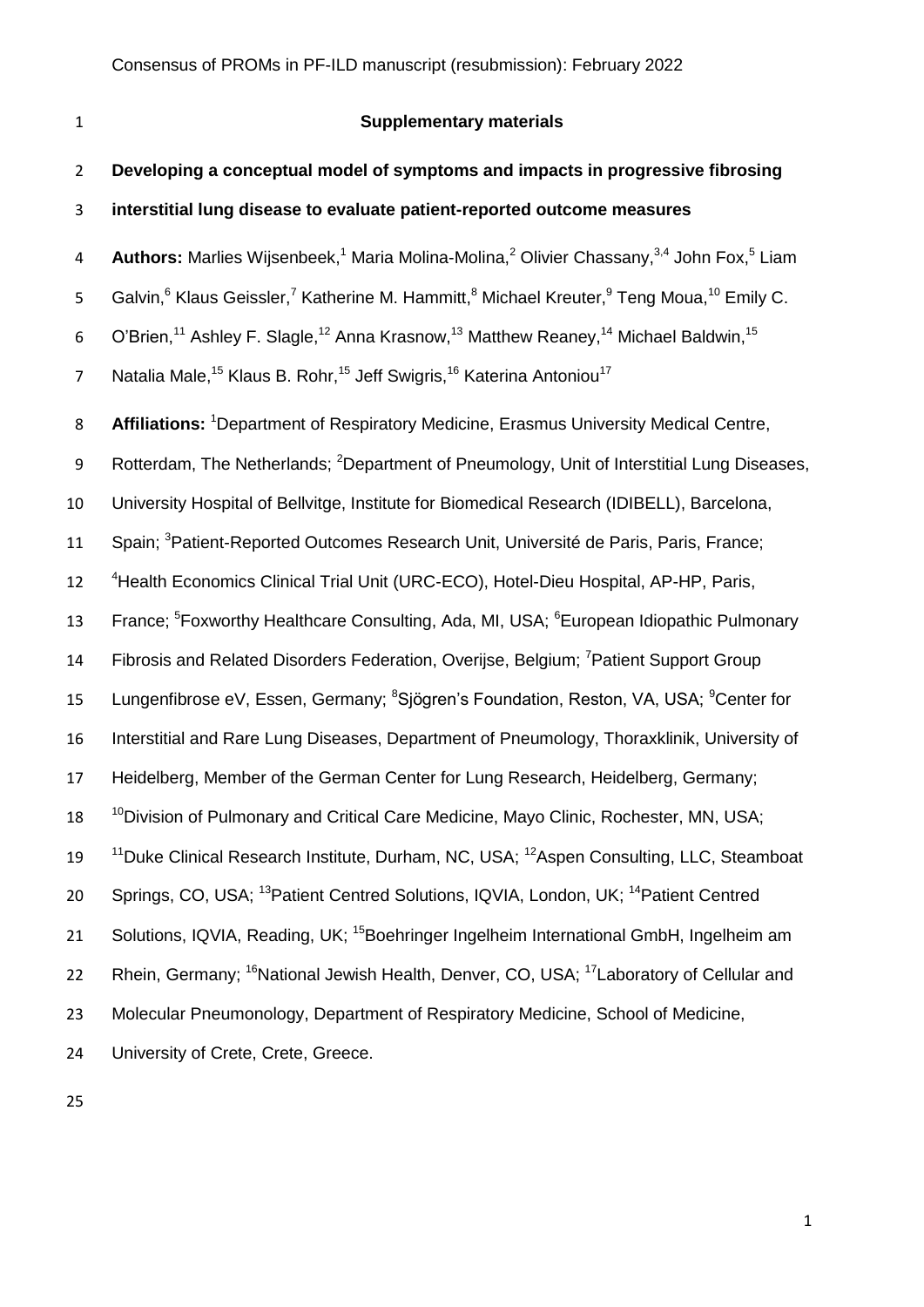| 26 Supplementary Table 1 Search strategy in Embase, Medline and Medline in Process |  |  |  |  |  |
|------------------------------------------------------------------------------------|--|--|--|--|--|
|------------------------------------------------------------------------------------|--|--|--|--|--|

| ID             | <b>Search</b>                                                                     | <b>Hits</b> |
|----------------|-----------------------------------------------------------------------------------|-------------|
| $\mathbf{1}$   | exp Lung Diseases, Interstitial/ 131609                                           | 131,609     |
| $\overline{2}$ | exp Idiopathic Pulmonary Fibrosis/                                                | 28,602      |
| 3              | (ILD or 'ILDs' or 'interstitial lung disease' or 'interstitial lung diseases' or  | 54,738      |
|                | 'idiopathic pulmonary fibrosis' or 'cryptogenic fibrosing alveolitis' or          |             |
|                | 'fibrocystic pulmonary dysplasia' or 'hamman rich' or 'interstitial               |             |
|                | pneumonitis').ab,ti.                                                              |             |
| 4              | ('progressive fibrosis' or 'progressive fibrosing' or (('progressive' or          | 31,812      |
|                | 'progressing') and ('fibrosis' or 'fibroses' or 'fibrosing'))).ti,ab.             |             |
| 5              | ('fast progressing' or 'fast progression' or 'rapid progress' or 'rapid           | 71,259      |
|                | progressing' or 'rapid progression' or 'rapidly progressive' or                   |             |
|                | 'progressive phenotype' or ('progressive' and 'phenotype')).ti,ab.                |             |
| 6              | ('pf ild' or 'pf ilds' or 'IPF' or 'pulmonary fibrosis interstitial lung disease' | 12,298      |
|                | or 'pulmonary fibrosis interstitial lung diseases' or 'progressive fibrosis       |             |
|                | interstitial lung disease' or 'progressive fibrosis interstitial lung             |             |
|                | diseases' or 'idiopathic pulmonary fibrosis').ti.                                 |             |
| $\overline{7}$ | (iNSIP or 'non-specific interstitial pneumonia' or 'Unclassifiable                | 57,505      |
|                | idiopathic interstitial pneumonias' or 'SSc-ILD' or 'RA-ILD' or 'MCTD-            |             |
|                | ILD' or 'Sjogren syndrome-related ILD' or 'IPAF' or 'interstitial                 |             |
|                | pneumonia with autoimmune features' or 'Chronic hypersensitivity                  |             |
|                | pneumonitis' or 'Sarcoidosis').ab,ti.                                             |             |
| 8              | $(1 or 2 or 3)$ and $(4 or 5)$                                                    | 12,997      |
| 9              | 6 or 7 or 8                                                                       | 82,258      |
| 10             | exp Quality of Life/                                                              | 668,202     |
| 11             | exp Activities of Daily Living/ or exp Patient Reported Outcome                   | 212,332     |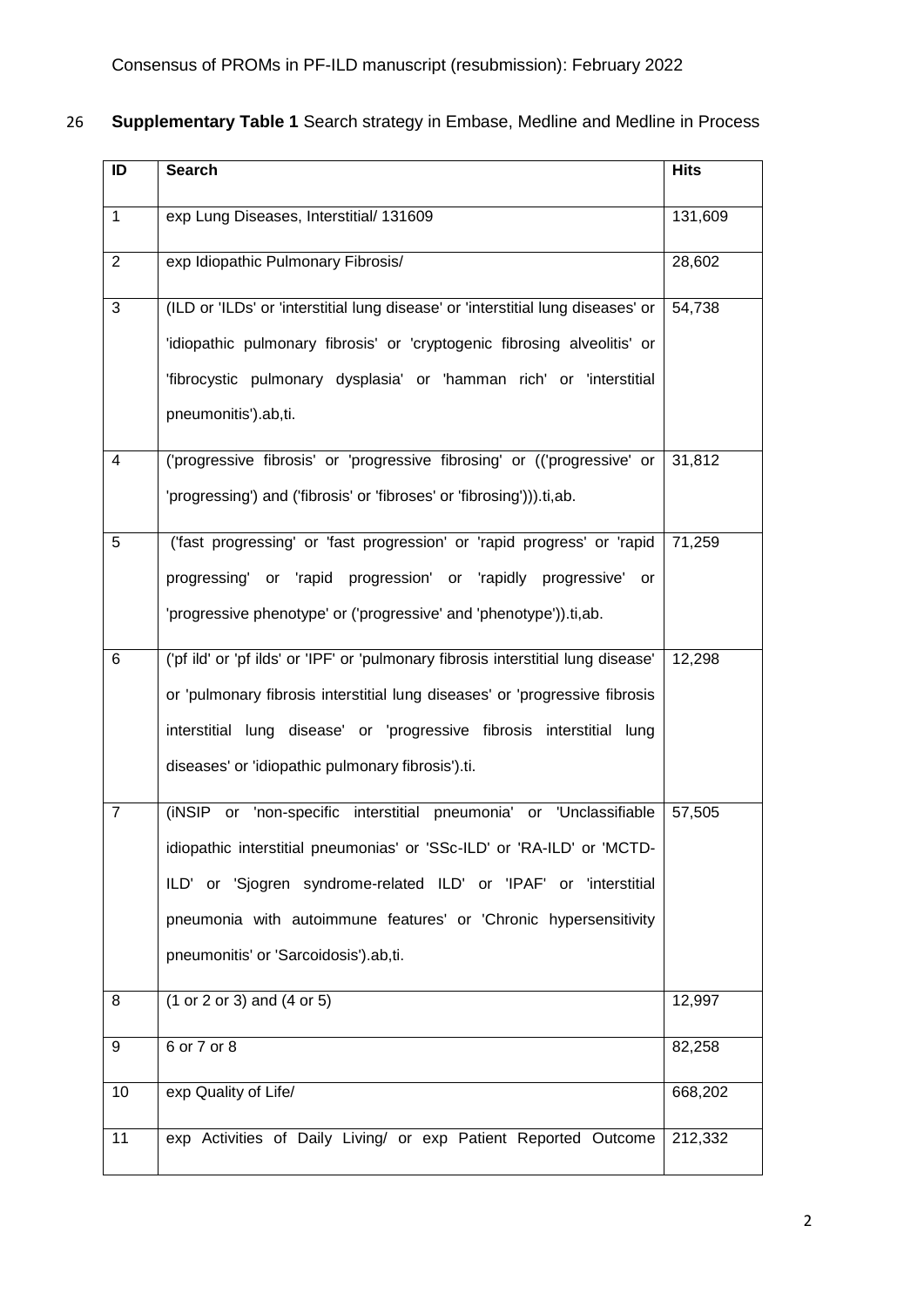| ID | <b>Search</b>                                                                       | <b>Hits</b> |
|----|-------------------------------------------------------------------------------------|-------------|
|    | Measures/                                                                           |             |
| 12 | ('clinical manifestations' or 'clinical characteristics').ab,ti.                    | 300,417     |
| 13 | ('patient reported outcomes' or 'PRO' or 'patient-reported' or 'patient             | 620,676     |
|    | perspective' or 'patient-centricity' or 'patient-centred' or 'patient-              |             |
|    | centered' or 'patient's perception' or 'patient's perceptions' or 'patient-         |             |
|    | rated' or 'patientrating').ab,ti.                                                   |             |
| 14 | ('signs' or 'symptoms' or 'impacts').ab,ti.                                         | 2,870,932   |
| 15 | ('dyspnea' or 'dyspnoea' or 'cough' or 'fatigue' or 'pain').ab,ti.                  | 1,866,194   |
| 16 | 10 or 11 or 12 or 13 or 14 or 15                                                    | 5,606,461   |
| 17 | (('experience' or 'experiences' or 'experienced' or 'self report*' or 'self         | 1,900,603   |
|    | evaluat*' or 'self completed' or 'self administered' or 'self assess*' or           |             |
|    | 'diary' or 'diaries' or 'qualitative' or 'interview*' or ('concept' and             |             |
|    | 'elicitation')) and ('patient' or 'patients' or 'participant' or 'subject')).ab,ti. |             |
| 18 | ('patient interview' or 'patient interviews' or 'qualitative interview' or          | 1,303,240   |
|    | 'qualitative interviews' or 'semi-structured interviews'<br>or<br>'semi-            |             |
|    | structured interview' or 'survey' or 'conceptual model' or 'focus                   |             |
|    | group').ab,ti.                                                                      |             |
| 19 | ('study' and ('longitudinal' or 'observational' or 'cohort' or 'case series'        | 1,684,215   |
|    | or 'humanistic')).ab,ti.                                                            |             |
| 20 | 17 or 18 or 19                                                                      | 4,471,118   |
| 21 | 9 and 16 and $20$                                                                   | 2,039       |
| 22 | limit 21 to yr="2010 -Current"                                                      | 1,633       |
| 23 | remove duplicates from 22                                                           | 1,278       |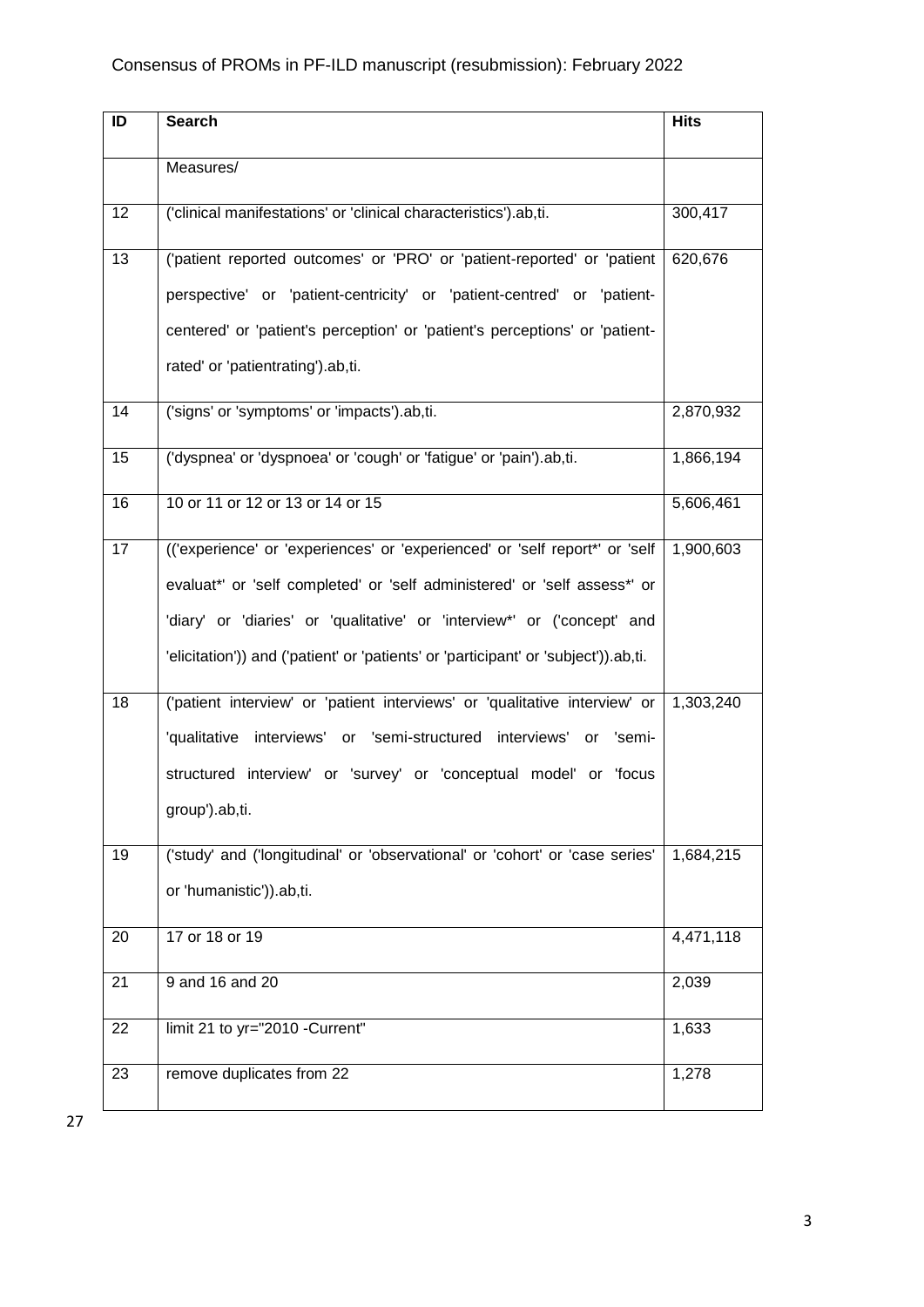### 28 **Supplementary Table 2** Search strategy in Cochrane

| ID | <b>Search strategy</b>                                                                                                                                                                                                                                                                                                                                                                                                              | <b>Hits</b> |
|----|-------------------------------------------------------------------------------------------------------------------------------------------------------------------------------------------------------------------------------------------------------------------------------------------------------------------------------------------------------------------------------------------------------------------------------------|-------------|
| #1 | "lung diseases, interstitial"[MeSH Terms]                                                                                                                                                                                                                                                                                                                                                                                           | 786         |
| #2 | "idiopathic pulmonary fibrosis"[MeSH Terms]                                                                                                                                                                                                                                                                                                                                                                                         | 285         |
| #3 | ILD:ti,ab,kw OR "ILDs":ti,ab,kw OR "interstitial lung disease":ti,ab,kw<br>OR "interstitial lung diseases":ti,ab,kw OR "idiopathic pulmonary<br>fibrosis":ti,ab,kw OR "cryptogenic fibrosing alveolitis":ti,ab,kw OR<br>"fibrocystic pulmonary dysplasia":ti,ab,kw OR "hamman rich":ti,ab,kw<br>OR "interstitial pneumonitis":ti,ab,kw                                                                                              | 2,014       |
| #4 | "progressive fibrosis":ti,ab,kw OR "progressive fibrosing":ti,ab,kw OR<br><b>OR</b><br><b>AND</b><br>("progressive":ti,ab,kw<br>"progressing":ti,ab,kw)<br>("fibrosis":ti,ab,kw OR "fibroses":ti,ab,kw OR "fibrosing":ti,ab,kw))                                                                                                                                                                                                    | 615         |
| #5 | "fast progressing":ti,ab,kw OR "fast progression":ti,ab,kw OR "rapid<br>progress":ti,ab,kw OR "rapid progressing":ti,ab,kw OR<br>"rapid<br>progression":ti,ab,kw<br>OR <sub>.</sub><br>"rapidly<br>progressive":ti,ab,kw<br><b>OR</b><br>"progressive phenotype":ti,ab,kw OR ("progressive":ti,ab,kw AND<br>"phenotype":ti,ab,kw)                                                                                                   | 657         |
| #6 | "pf ild"[Title] OR "pf ilds"[Title] OR "IPF"[Title]                                                                                                                                                                                                                                                                                                                                                                                 | 877         |
| #7 | iNSIP:ti,ab,kw OR "non-specific interstitial pneumonia":ti,ab,kw OR   747<br>"Unclassifiable idiopathic interstitial pneumonias":ti,ab,kw OR "SSc-<br>ILD":ti,ab,kw OR "RA-ILD":ti,ab,kw OR "MCTD-ILD":ti,ab,kw OR<br>"Sjogren syndrome-related ILD":ti,ab,kw OR "IPAF":ti,ab,kw OR<br>"interstitial pneumonia with autoimmune features":ti, ab, kw OR "Chronic<br>hypersensitivity pneumonitis":ti,ab,kw OR "Sarcoidosis":ti,ab,kw |             |
| #8 | (#1 OR #2 OR #3) AND (#4 OR #5)                                                                                                                                                                                                                                                                                                                                                                                                     | 172         |
| #9 | #6 OR #7 OR #8                                                                                                                                                                                                                                                                                                                                                                                                                      | 1,658       |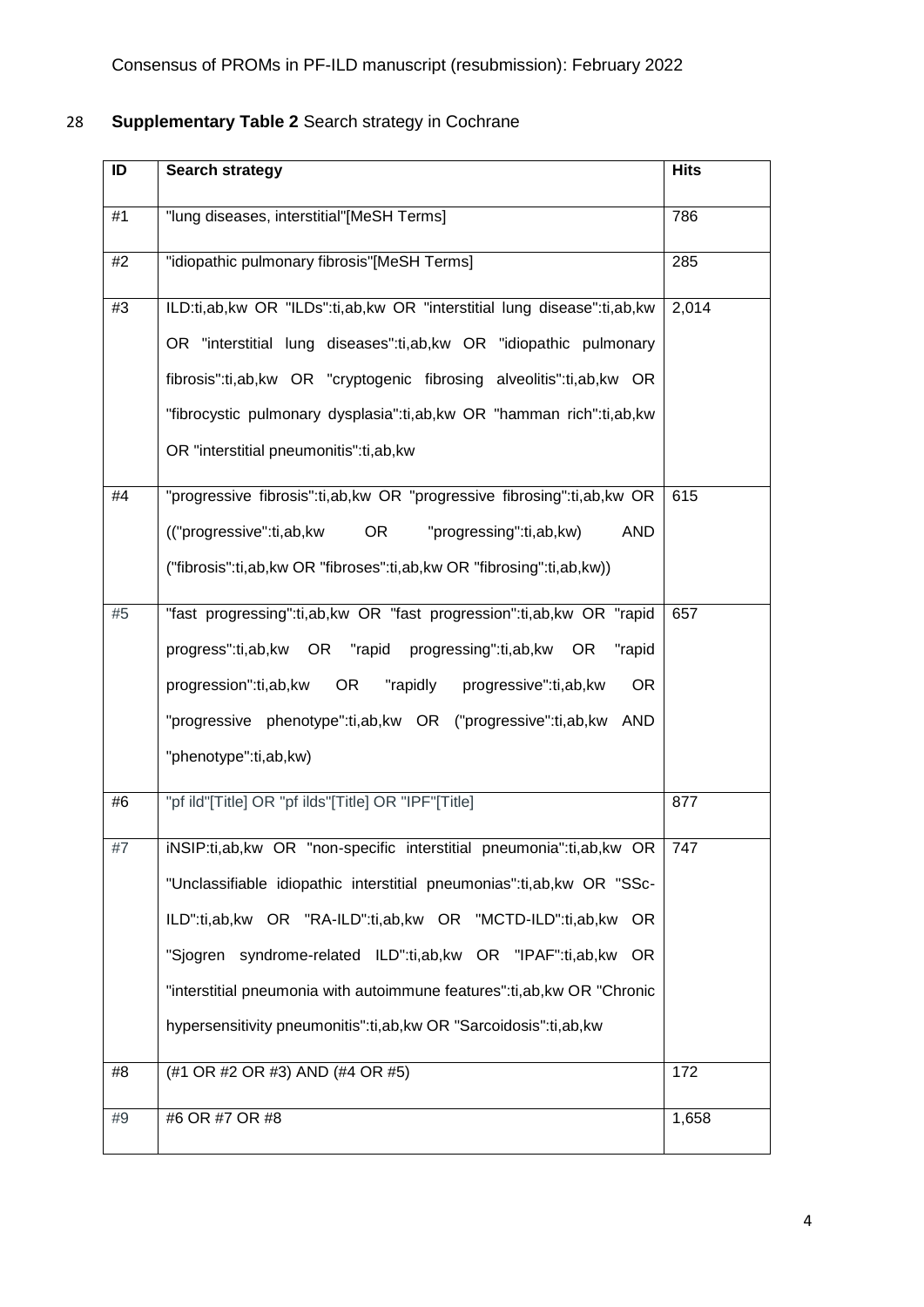| ID  | Search strategy                                                                          | <b>Hits</b> |
|-----|------------------------------------------------------------------------------------------|-------------|
| #10 | "quality of life"[MeSH terms]                                                            | 23,061      |
| #11 | "patient reported outcome measures"[MeSH Terms]                                          | 492         |
| #12 | "activities of daily living"[MeSH Terms]                                                 | 9,063       |
| #13 | "patient reported outcomes":ti,ab,kw OR "PRO":ti,ab,kw OR "patient-                      | 30,420      |
|     | reported":ti,ab,kw OR "patient perspective":ti,ab,kw OR "patient-                        |             |
|     | centricity":ti,ab,kw<br>OR<br>"patient-centred":ti,ab,kw<br><b>OR</b><br>"patient-       |             |
|     | centered":ti,ab,kw OR "patient's perception":ti,ab,kw OR "patient's                      |             |
|     | perceptions":ti,ab,kw<br><b>OR</b><br>"patient-rated":ti,ab,kw<br><b>OR</b><br>"patient- |             |
|     | rating":ti,ab,kw                                                                         |             |
| #14 | "signs":ti,ab,kw OR "symptoms":ti,ab,kw OR "impacts":ti,ab,kw                            | 164,075     |
| #15 | "clinical manifestations":ti,ab,kw OR "clinical characteristics":ti,ab,kw                | 6,263       |
| #16 | "dyspnea":ti,ab,kw or "dyspnoea":ti,ab,kw or "cough":ti,ab,kw<br>or                      | 204,604     |
|     | "fatigue":ti,ab,kw or "pain":ti,ab,kw                                                    |             |
| #17 | #10 OR #11 OR #12 OR #13 OR #14 OR #15 OR #16                                            | 368,634     |
| #18 | ("experience":ti,ab,kw<br>"experiences":ti,ab,kw<br><b>OR</b><br><b>OR</b>               | 105,049     |
|     | "experienced":ti,ab,kw<br><b>OR</b><br>"self<br>report*":ti,ab,kw<br><b>OR</b><br>"self  |             |
|     | evaluat*":ti,ab,kw<br>OR.<br>"self<br><b>OR</b><br>"self<br>completed":ti,ab,kw          |             |
|     | administered":ti,ab,kw OR "self assess*":ti,ab,kw OR "diary":ti,ab,kw                    |             |
|     | OR "diaries":ti,ab,kw OR "qualitative":ti,ab,kw OR "interview*":ti,ab,kw                 |             |
|     | <b>OR</b><br>("concept":ti,ab,kw<br>AND<br>"elicitation":ti,ab,kw))<br><b>AND</b>        |             |
|     | ("patient":ti,ab,kw OR "patients":ti,ab,kw OR "participant":ti,ab,kw OR                  |             |
|     | "subject":ti,ab,kw)                                                                      |             |
| #19 | interview":ti,ab,kw OR "patient interviews":ti,ab,kw<br>"patient<br><b>OR</b>            | 32,096      |
|     | "qualitative interview":ti,ab,kw OR "qualitative interviews":ti,ab,kw OR                 |             |
|     | "semi-structured<br>"semi-structured<br>interviews":ti,ab,kw<br>OR.                      |             |
|     | <b>OR</b><br><b>OR</b><br>interview":ti,ab,kw<br>"survey":ti,ab,kw<br>"conceptual        |             |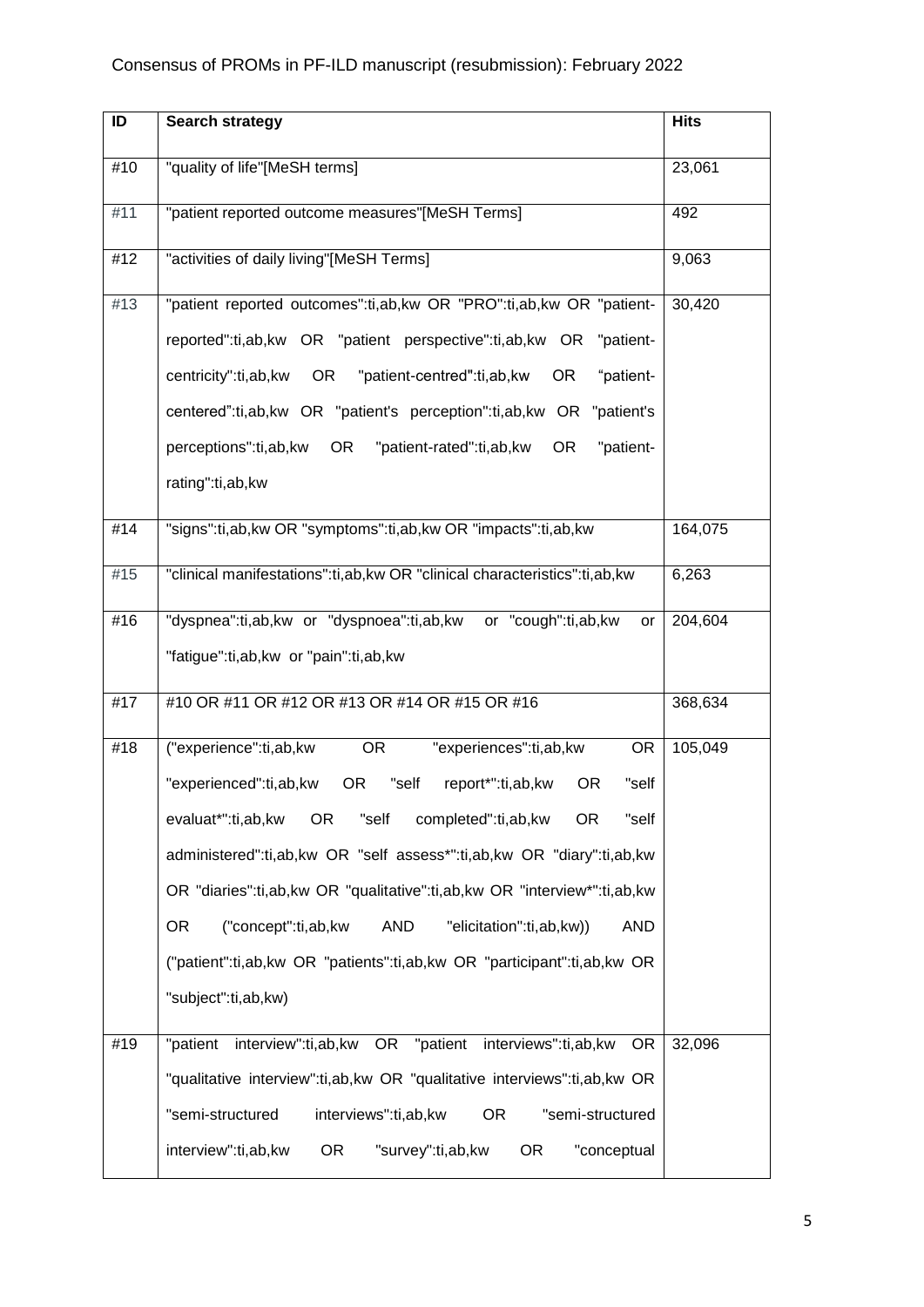| ID  | <b>Search strategy</b>                                                                                                                                                                                                               | <b>Hits</b> |
|-----|--------------------------------------------------------------------------------------------------------------------------------------------------------------------------------------------------------------------------------------|-------------|
|     | model":ti,ab,kw OR "focus group":ti,ab,kw                                                                                                                                                                                            |             |
| #20 | ("longitudinal":ti,ab,kw<br>"study":ti,ab,kw<br><b>AND</b><br><b>OR</b><br>"observational":ti,ab,kw OR "cohort":ti,ab,kw OR "case series":ti,ab,kw<br>OR "humanistic":ti,ab,kw)                                                      | 70,256      |
| #21 | ("double blind":ti,ab,kw OR "double blinded":ti,ab,kw OR RCT:ti,ab,kw<br>OR.<br><b>OR</b><br>Randomi*:ti,ab,kw<br>controlled:ti,ab,kw<br>OR.<br>controled:ti,ab,kw OR control:ti,ab,kw OR Placebo:ti,ab,kw<br>OR.<br>Trial:ti,ab,kw) | 314,785     |
| #22 | (Study:ti,ab,kw OR studies:ti,ab,kw) AND (open:ti,ab,kw OR open-<br>label:ti,ab,kw OR non-randomised:ti,ab,kw OR nonrandomized:<br>ti, ab, kw OR "cohort": ti, ab, kw)                                                               | 51,349      |
| #23 | #18 OR #19 OR #20 OR #21 OR #22                                                                                                                                                                                                      | 473,612     |
| #24 | #9 AND #17 AND #23                                                                                                                                                                                                                   | 220         |
| #25 | #24 last 10 years                                                                                                                                                                                                                    | 189         |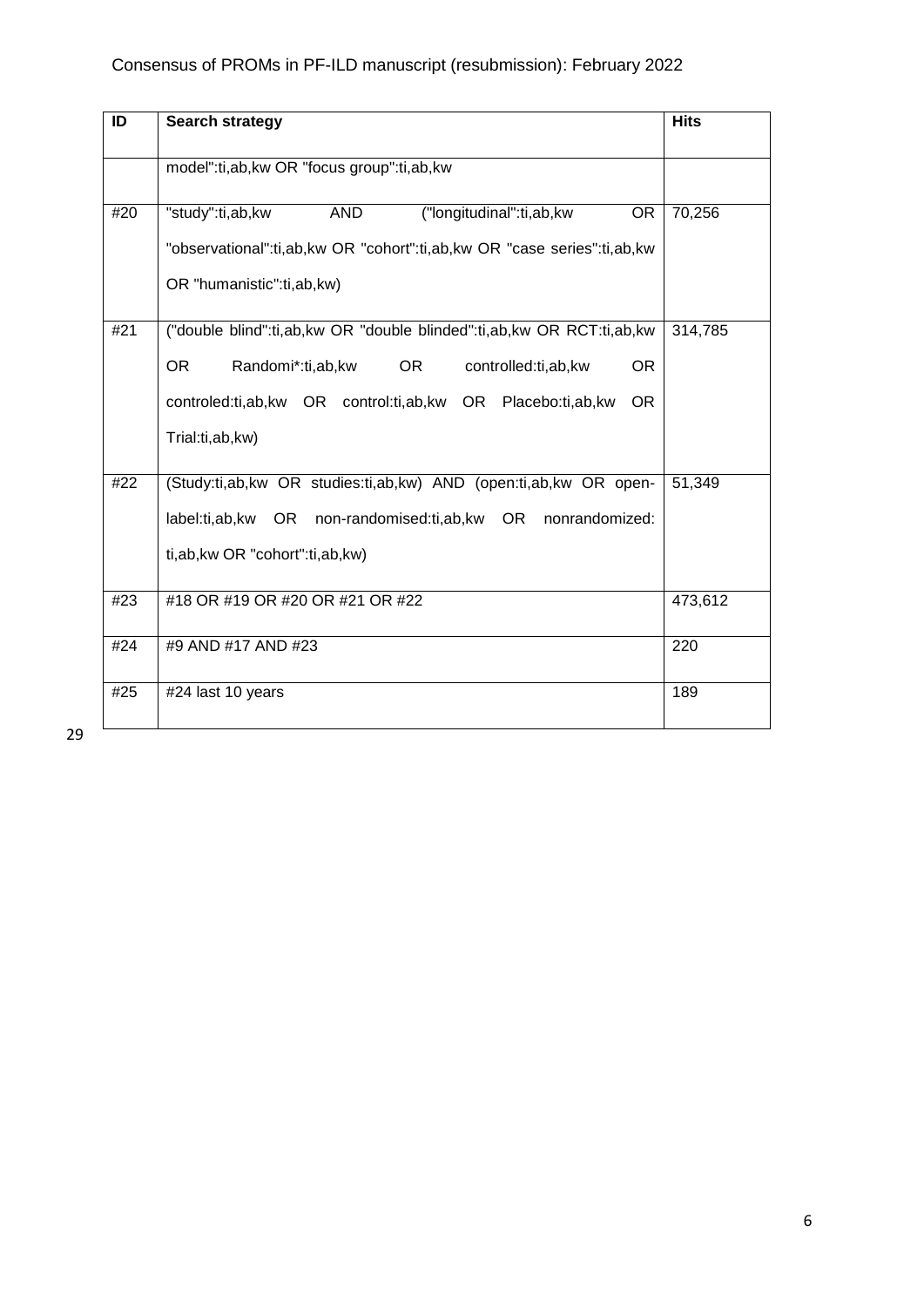- 30 **Supplementary Table 3** Signs, symptoms and impacts relevant in PF-ILD identified by participants in
- 31 the online survey as pertinent to understanding PF-ILD

| <b>Sign/symptom from</b> | <b>Patient</b>  | <b>Clinicians</b> | Payer          | <b>Regulatory</b> | <b>Consensus</b>      |
|--------------------------|-----------------|-------------------|----------------|-------------------|-----------------------|
| the preliminary          | representatives | $(n=5)$           | advisors       | advisors          | for                   |
| conceptual model*        | $(n=3)$         |                   | $(n=2)$        | $(n=2)$           | priority <sup>#</sup> |
| Change in appetite       |                 | $1$ (EU)          | $\pmb{0}$      | $\pmb{0}$         |                       |
| Chest congestion         |                 | $\mathbf 0$       | $\mathbf 0$    | $1$ (US)          |                       |
| <b>Chest crackles</b>    |                 | $\mathbf 0$       | $\overline{0}$ | 1(EU)             |                       |
| Chest discomfort         |                 | 2 (US)            | $1$ (US)       | $2$ (EU/US)       | Yes                   |
| Chest pain               |                 | $\mathbf 0$       | $\overline{2}$ | $2$ (EU/US)       | Yes                   |
|                          |                 |                   | (EU/US)        |                   |                       |
| Constipation             |                 | $\overline{0}$    | $\mathbf 0$    | 1(EU)             |                       |
| Cough                    | 1(EU)           | $5$ (EU/US)       | $\overline{2}$ | $2$ (EU/US)       | Yes                   |
|                          |                 |                   | (EU/US)        |                   |                       |
| Difficulty bringing up   | $1$ (EU)        | $\mathbf 0$       | $\pmb{0}$      | $1$ (US)          |                       |
| phlegm/mucous            |                 |                   |                |                   |                       |
| Dizziness/light          | $1$ (EU)        | $\mathbf 0$       | $\mathbf 0$    | $\mathbf 0$       | Yes                   |
| headedness               |                 |                   |                |                   |                       |
| Dry mouth                |                 | $\boldsymbol{0}$  | $\pmb{0}$      | $2$ (EU/US)       |                       |
| Fatigue                  | 1(EU)           | 4 (EU/US)         | 1(EU)          | $2$ (EU/US)       | Yes                   |
| Faecal                   | 1(EU)           | $\mathbf 0$       | $\mathbf 0$    | 1(EU)             |                       |
| incontinence/diarrhoea   |                 |                   |                |                   |                       |
| Fever                    |                 | $\mathbf 0$       | 1(EU)          | $\pmb{0}$         |                       |
| Finger/nail clubbing     |                 | $\pmb{0}$         | $\pmb{0}$      | $2$ (EU/US)       |                       |
| Headaches                |                 | $\pmb{0}$         | $1$ (EU)       | $\pmb{0}$         |                       |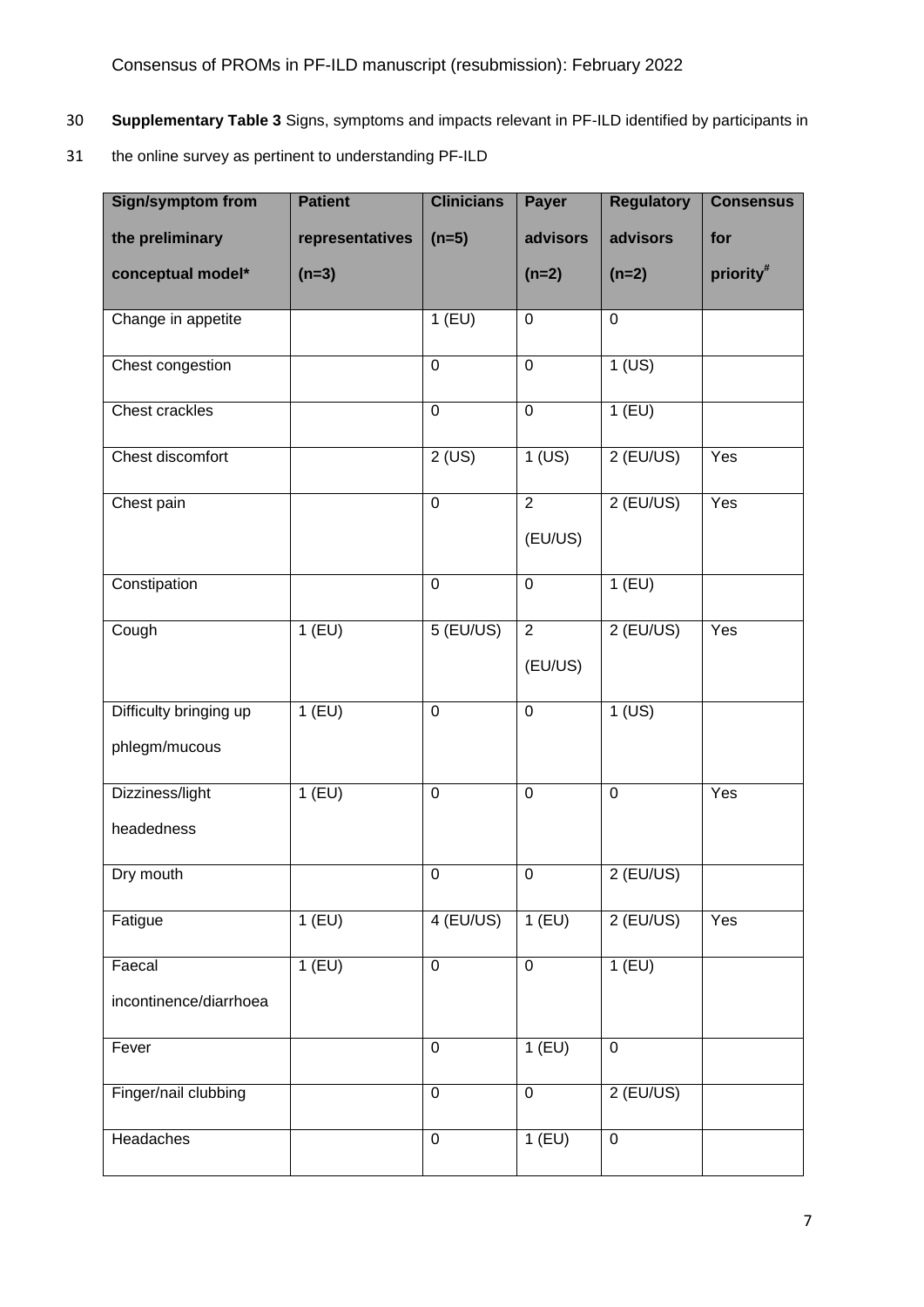| Itchy eyes             |                 | $\mathbf 0$       | 1(EU)          | $\pmb{0}$         |     |
|------------------------|-----------------|-------------------|----------------|-------------------|-----|
| Loss of appetite       |                 | 0                 | $\pmb{0}$      | $2$ (EU/US)       |     |
| Nausea                 |                 | 0                 | $1$ (US)       | $1$ (EU)          |     |
| Other chest symptoms   |                 | 1(EU)             | $\overline{2}$ | $2$ (EU/US)       | Yes |
| (chest - tightness,    |                 |                   | (EU/US)        |                   |     |
| heaviness, pressure)   |                 |                   |                |                   |     |
| Pain                   |                 | 0                 | $1$ (EU)       | $1$ (EU)          |     |
| Producing              |                 | $\mathbf 0$       | $\mathbf 0$    | $2$ (EU/US)       |     |
| phlegm/mucous          |                 |                   |                |                   |     |
| Reduced nasal          | 1(EU)           | $\mathbf 0$       | $\mathbf 0$    | $\pmb{0}$         | Yes |
| congestion/runny nose  |                 |                   |                |                   |     |
| Reduced phlegm         | 1(EU)           | $\mathbf 0$       | $\mathbf 0$    | $\mathbf 0$       | Yes |
| symptoms               |                 |                   |                |                   |     |
| Shortness of breath at | 1(EU)           | 3 (EU/US)         | $1$ (US)       | $2$ (EU/US)       | Yes |
| rest                   |                 |                   |                |                   |     |
| Shortness of breath on | $2$ (EU)        | $5$ (EU/US)       | $\overline{2}$ | $1$ (US)          | Yes |
| exertion               |                 |                   | (EU/US)        |                   |     |
| Weight loss            |                 | 0                 | $\mathbf 0$    | $1$ (EU)          |     |
| Wheezing or whistling  |                 | 0                 | $\mathbf 0$    | $2$ (EU/US)       |     |
| sounds                 |                 |                   |                |                   |     |
| Impact from the        | <b>Patient</b>  | <b>Clinicians</b> | <b>Payer</b>   | <b>Regulatory</b> |     |
| preliminary            | representatives | $(n=5)$           | advisors       | advisors          |     |
| conceptual model*      | $(n=3)$         |                   | $(n=2)$        | $(n=2)$           |     |
| Anxiety                |                 | $1$ (US)          | $1$ (US)       | $1$ (EU)          | Yes |
| Ashamed/embarrassed    |                 | $1$ (US)          | $\mathbf 0$    | $\mathbf 0$       |     |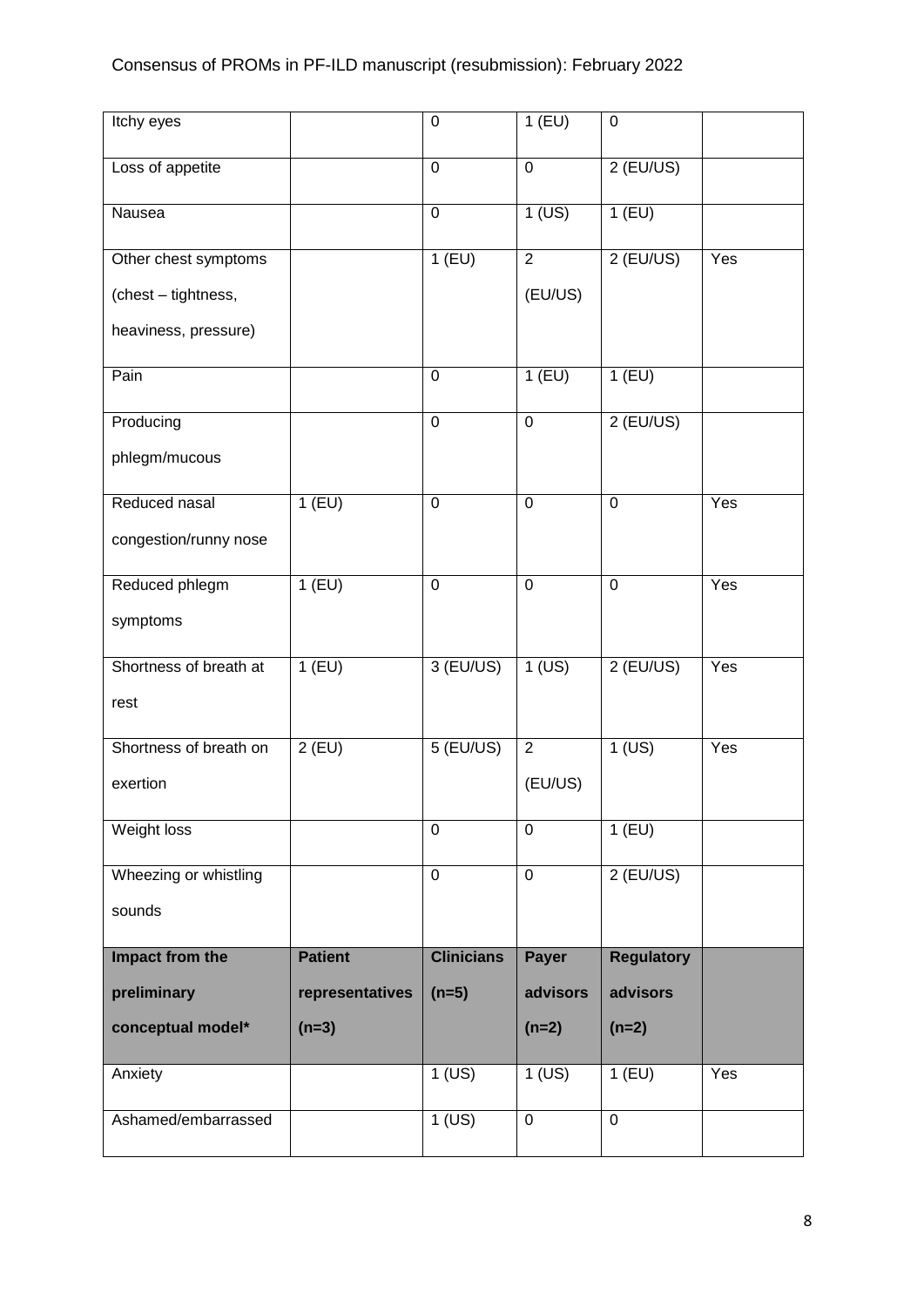| Concern with treatment-    |          | $\mathbf 0$    | $\mathbf 0$    | $1$ (EU)         |     |
|----------------------------|----------|----------------|----------------|------------------|-----|
| related adverse            |          |                |                |                  |     |
| events/side effects        |          |                |                |                  |     |
| Concerned for family       | $2$ (EU) | $\overline{0}$ | $\mathbf 0$    | 1(EU)            | Yes |
| Decreased sexual life      |          | $\mathbf 0$    | $\mathbf 0$    | 1(EU)            |     |
| Denial about the           |          | 1(EU)          | $\mathbf 0$    | $\mathbf 0$      |     |
| disease                    |          |                |                |                  |     |
| Depression                 |          | $1$ (US)       | $1$ (US)       | $1$ (EU)         | Yes |
| Difficulty in              | $1$ (EU) | 1(EU)          | $\mathbf 0$    | $\boldsymbol{0}$ | Yes |
| understanding the          |          |                |                |                  |     |
| implication of disease     |          |                |                |                  |     |
| Emotional impact           | 1(EU)    | $2$ (EU/US)    | $\overline{2}$ | 1(EU)            | Yes |
| (overall)                  |          |                | (EU/US)        |                  |     |
| Fear                       |          | $\overline{0}$ | $\overline{0}$ | 1(EU)            |     |
| Fear of infection          | 1(EU)    | $1$ (EU)       |                | 1(EU)            | Yes |
| Feeling grief              |          | $1$ (US)       | $\pmb{0}$      | $\pmb{0}$        |     |
| Hesitance to engage in     |          | 0              | $1$ (US)       | $\pmb{0}$        |     |
| advance care planning      |          |                |                |                  |     |
| Impact on ADLs             | 1(EU)    | $3$ (EU/US)    | $\overline{2}$ | $2$ (EU/US)      | Yes |
|                            |          |                | (EU/US)        |                  |     |
| Impact on social           |          | $\mathbf 0$    | $\mathbf 0$    | 1(EU)            |     |
| activities/travel/holidays |          |                |                |                  |     |
| Impact on social life      |          | $\mathbf 0$    | $1$ (EU)       | 1(EU)            |     |
| <b>Impaired sleep</b>      |          | $\mathbf 0$    | 1(EU)          | $2$ (EU/US)      |     |
| Inconvenience due to       |          | $\mathbf 0$    | 0              | 1(EU)            |     |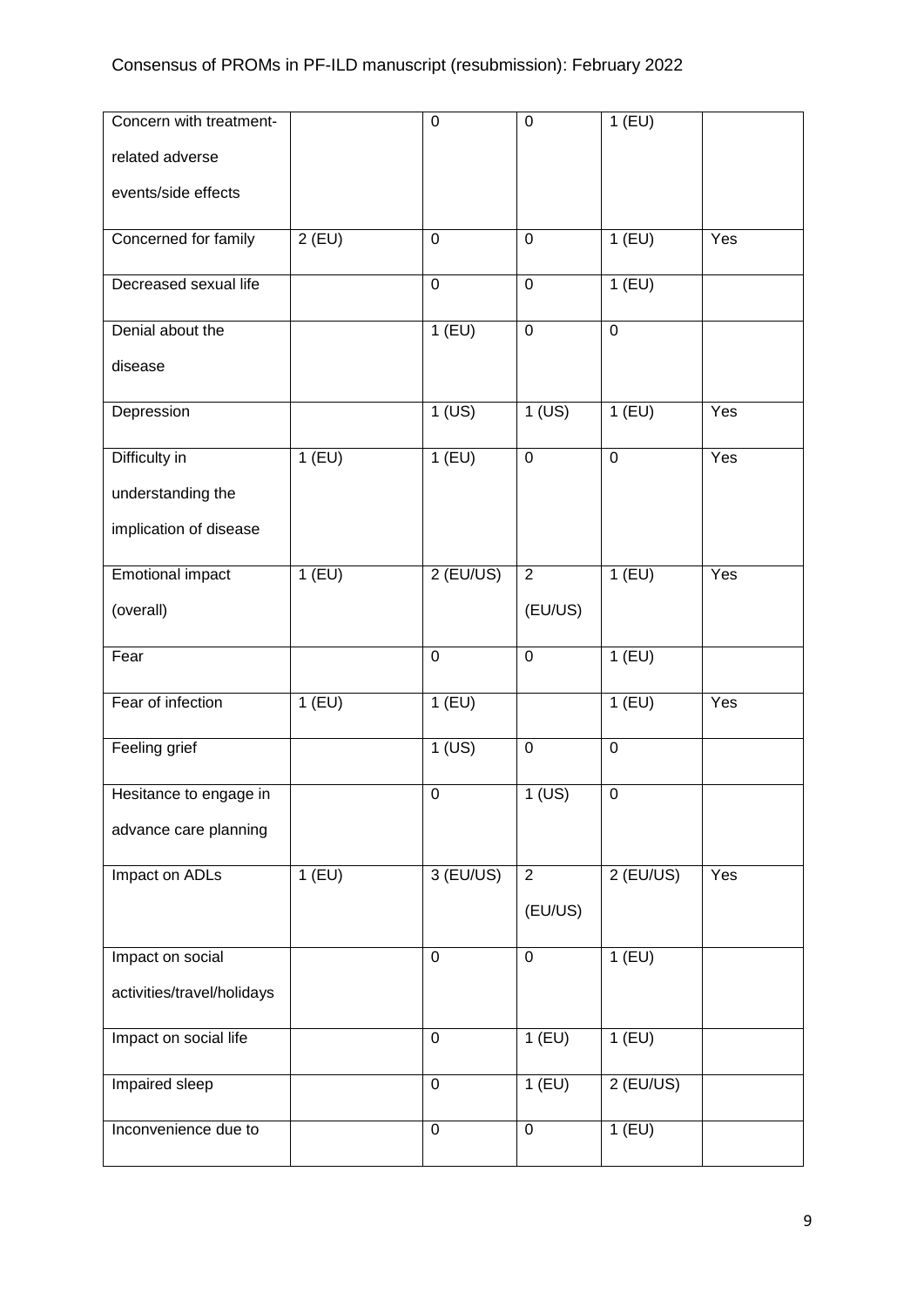| use of oxygen cylinder      |          |             |                |             |     |
|-----------------------------|----------|-------------|----------------|-------------|-----|
| Loss of                     |          | $3$ (EU/US) | $\mathbf 0$    | $\mathbf 0$ | Yes |
| independence/freedom        |          |             |                |             |     |
| Low physical                | $2$ (EU) | 3 (EU/US)   | $\overline{0}$ | $2$ (EU/US) | Yes |
| activity/loss of functional |          |             |                |             |     |
| ability                     |          |             |                |             |     |
| Oxygen use having           | $1$ (EU) | $1$ (US)    | $\mathbf 0$    | $1$ (EU)    | Yes |
| impact on ADLs              |          |             |                |             |     |
| Panic                       |          | $\mathbf 0$ | $1$ (US)       | $\mathbf 0$ |     |
| Stigma/shame                |          | 1(EU)       | $\overline{0}$ | $\mathbf 0$ |     |
| associated with oxygen      |          |             |                |             |     |
| use                         |          |             |                |             |     |
| Thoughts of death           |          | $2$ (EU/US) | $\mathbf 0$    | $\mathbf 0$ | Yes |
| Uncertainty on disease      | $1$ (EU) | $3$ (EU/US) | $\mathbf 0$    | 1(EU)       | Yes |
| progression                 |          |             |                |             |     |

32 The table lists only those signs and symptoms that were selected by at least one stakeholder.

33 \*Preliminary conceptual model developed from the SLR.

34 <sup>#</sup> Concepts for inclusion in the first consensus meeting were selected based on the number of stakeholders who indicated

35 concept as important in the online survey and prioritisation by clinical experts and patient representatives.

36 ADL, activities of daily living; EU, European Union; PF-ILD, progressive fibrosing interstitial lung disease; reps, representatives;

37 US, United States.